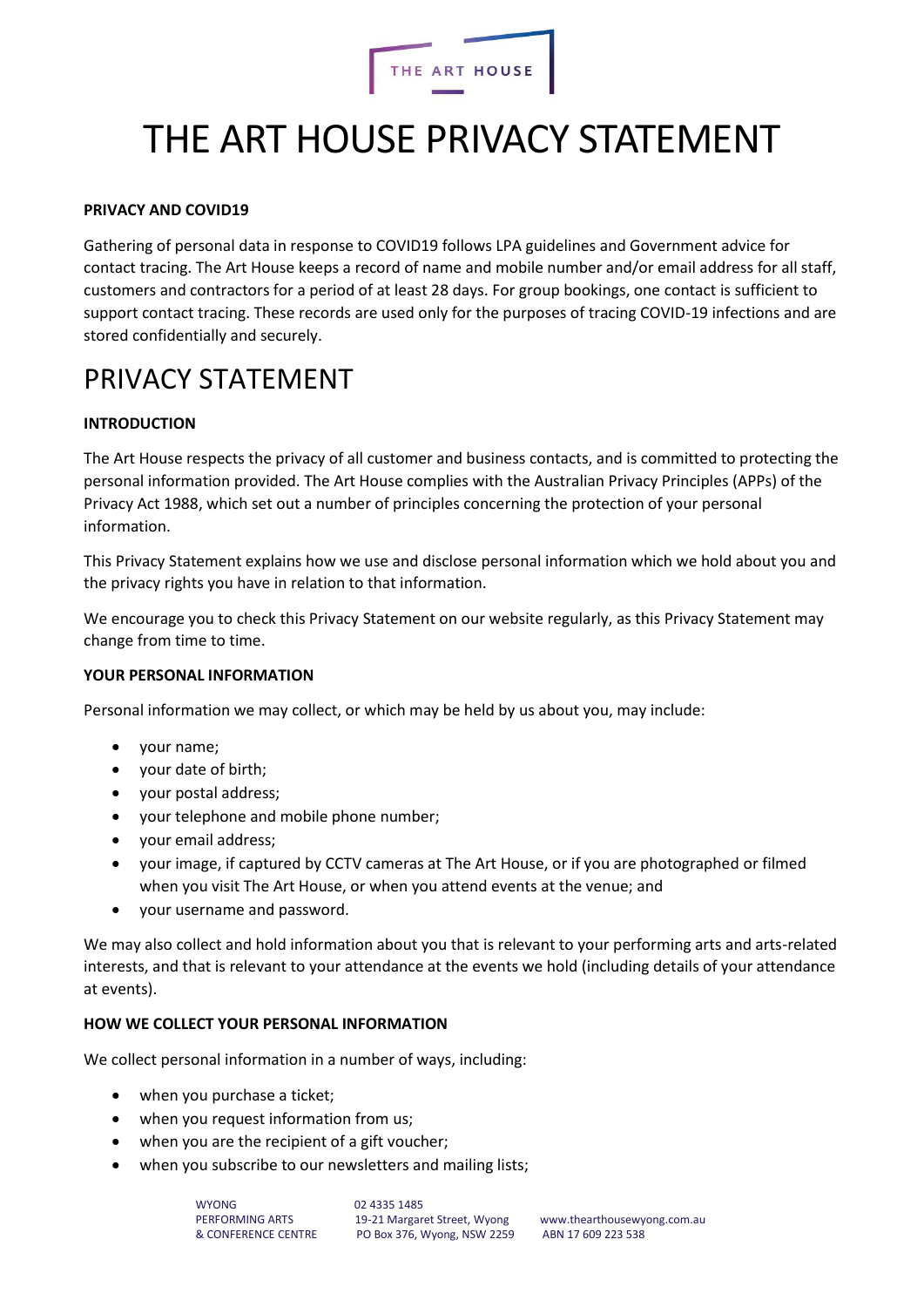- when you visit any of our venues, or when you attend events at our venues;
- when you make a donation to us;
- when you apply for a membership;
- from third parties selling tickets on our behalf, or on behalf of people staging events at our venues;
- from the organisations identified below under "When we disclose your personal information":
- from publicly available sources of information; and
- when you otherwise provide information to us, including:
	- o in writing;
	- o in person;
	- o by phone; or
	- o from your use of our website.

#### **HOW WE USE YOUR PERSONAL INFORMATION**

We use your personal information to:

- enable you to purchase tickets and merchandise, including, where applicable, to process your credit card payment transactions;
- enable you to make donations or apply for membership with us, and to contact your regarding donations and memberships;
- send you your tickets to events held at our venues or to send you gift vouchers that have been purchased for you by others;
- inform you if events change, or regarding refunds, exchanges where those are permitted;
- gain an understanding of your performing arts and arts-related interests and to enable us research and develop our business to better accommodate those interests; and
- as set out below under the heading "Marketing by us and our presenters".

#### **WHEN WE DISCLOSE YOUR PERSONAL INFORMATION**

From time to time, we may need to disclose your personal information to other organisations. Those organisations carry out our:

- customer enquiries;
- ticket sales and distribution;
- newsletters and marketing;
- information technology services; or other services relating to events at our venues or which we organise.

In addition, we may disclose your personal information to:

- as permitted or required by law; and
- presenters of events at our venues to which you have purchased tickets as set out below under the heading "Disclosure by our presenters"

#### **MARKETING BY THE ART HOUSE**

When you create an account with us, including on our website, or when you otherwise provide us with your contact details, we will ask you whether you wish to receive information relating to us and to events that we think may be of interest to you. Where you agree to us doing so, we may use your personal information to provide you with information relating to us and to events that we think may be of interest to you.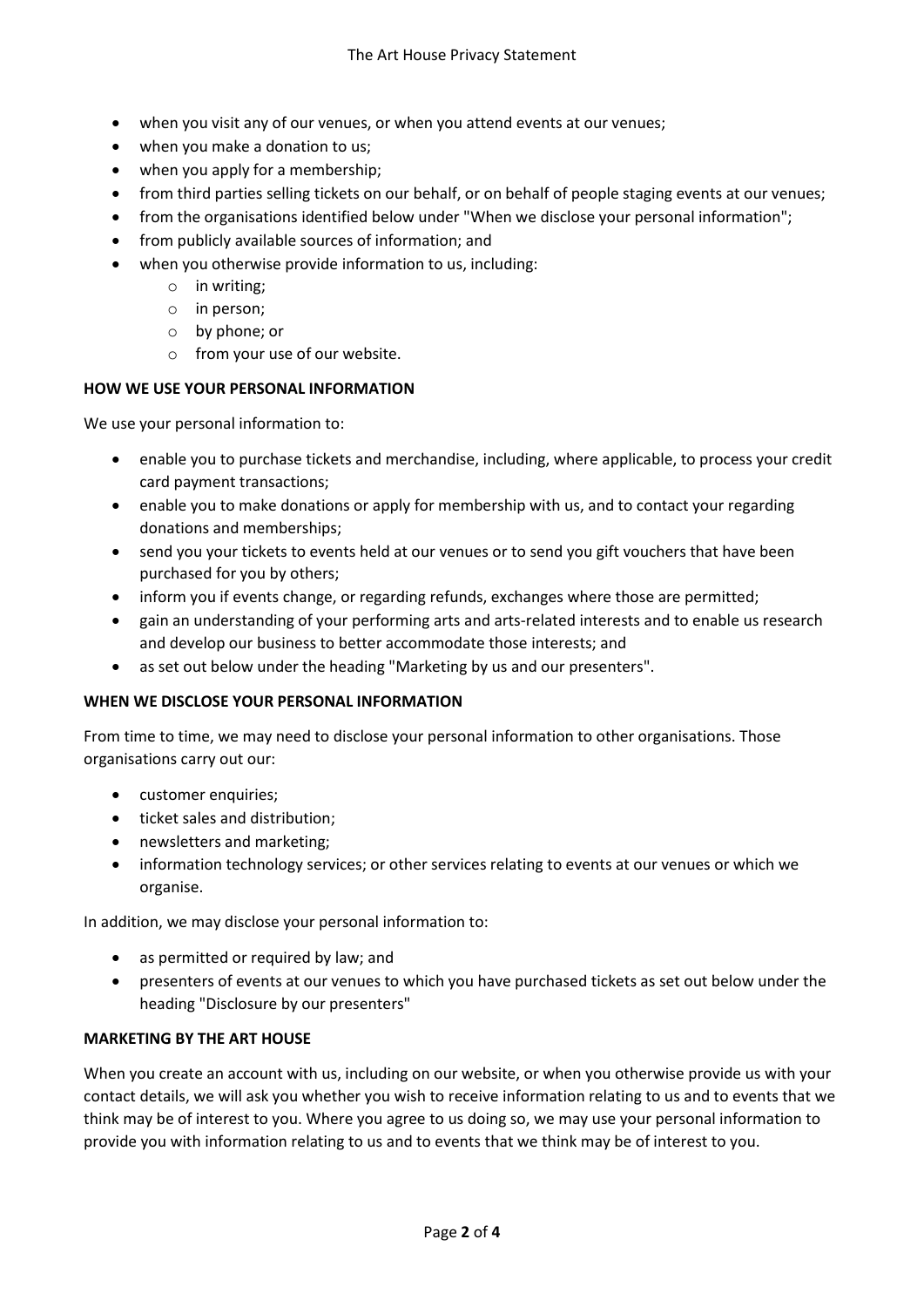If you later decide that you do not wish to receive marketing information from us, please let us know by updating your details online through our website or at our Box Office, or by contacting us at the address set out below under the heading "How to contact us".

#### **DISCLOSURE BY OUR PRESENTERS**

Where you purchase a ticket from us for an event:

(a) we may provide your contact details to the presenter of that event for use for research purposes; and

(b) we will also seek your consent to our providing your contact details, and the details of that transaction, to the presenter of that event for their use in marketing purposes. Where you have consented to this, the presenter will then use that information in accordance with its own privacy policy. In these circumstances, The Art House will not be responsible for managing the presenter's use of that information. If you later decide that you do not wish to receive marketing information from a presenter, you will need to contact the relevant presenter, who will deal with your request in accordance with the terms of its own privacy policy.

# **SALE OF TICKETS THROUGH THIRD PARTIES**

Where a third party (such as Ticketmaster) sells tickets for events held at our venues, the terms of terms of that third party's privacy policy will apply. Those policies can usually be found on the third parties' websites. For instance, Ticketmaster's privacy policy can be found on its website at www.ticketmaster.com.au.

# **HOW WE DEAL WITH YOUR PERSONAL INFORMATION IF YOU APPLY FOR A JOB WITH US**

If you apply for a job with us, you may be required to provide us with certain personal information, including your name, employment and educational background, as well as other personal information which we may require you to provide, or which you choose to provide us, in relation to your job application.

We will hold, use and disclose that information solely for the purpose of considering your application. In particular, in considering your application, it may be necessary for us to disclose some of that information to third parties to verify the accuracy of that information. In such circumstances, we will disclose only such information as is necessary in the circumstances.

In considering your application, we may also collect personal information about you from any third parties that you nominate as your referees in your application.

# **HOW YOU CAN HELP US TO ENSURE THE ACCURACY OF THE PERSONAL INFORMATION WE HOLD**

We take all reasonable precautions to ensure that the personal information we collect, use and disclose is up-to-date.

However, the accuracy of that personal information depends to a large extent on the information you provide to us. To help ensure the accuracy of the personal information we hold about you, we ask that you:

- let us know if you become aware of any errors in the personal information we hold about you; and
- inform us of changes to your personal information, such as changes to your name or address or other contact details.

#### **HOW YOU CAN ACCESS YOUR PERSONAL INFORMATION**

You have a right to access personal information that we hold about you, subject to some exceptions allowed by law. We reserve the right to charge a fee for providing you with access to your personal information.